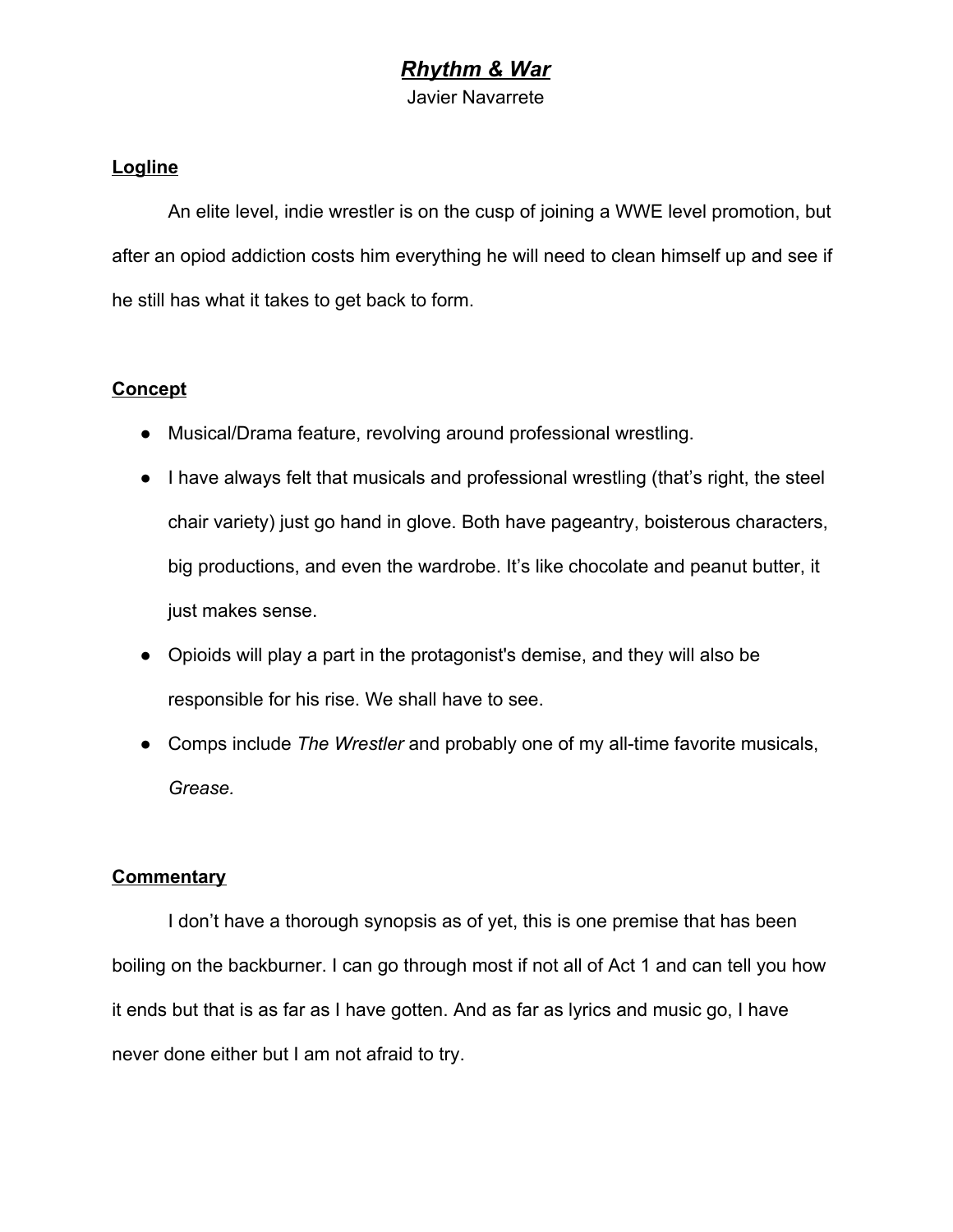### *Rhythm & War* Javier Navarrete

#### **Character Bios**

I do have some bios though:

**Ismael "Izzy" Herrera** -Former Heavyweight Champion who was let go by due to drug abuse and he is now on his way back working all the small shows and hoping to eventually make up for his mistakes and get back to where was or possibly higher. He will be the heel to Izzy's face. His gimmick is a real life reflection of who he is, he doesn't shy away about how he crashed and burned, he actually blames everyone, fans, wrestlers, and everyone involved for not being there for him, now that he's back, he is no longer going to pander to them after they left him for dead. But in private he is very grateful for their boo's, their boos are a sign of respect for him and he tries his best to be the best asshole he can be for their entertainment. Will he have a relapse? Maybe, more likely than not, but we'll see what happens, I'm hoping for the best for him but that's not gonna be up to me.

**Scott DellaPlaine** - Scott is a local indie wrestler with an impressive following in the Chicago indie wrestling scene. He's not a rising star in his mid 30's but he still knows how to pack a house. In the ring he is known as Boomsville, named after his hometown. His gimmick consists of a baseball player turned wrestler, he comes out in the full baseball attire, a call back to 80's wrestling. He eventually helps Izzy get back to form, he also faces Izzy in his first match back (which does not go well, at one point, Izzy is pointing a real gun at Scott).